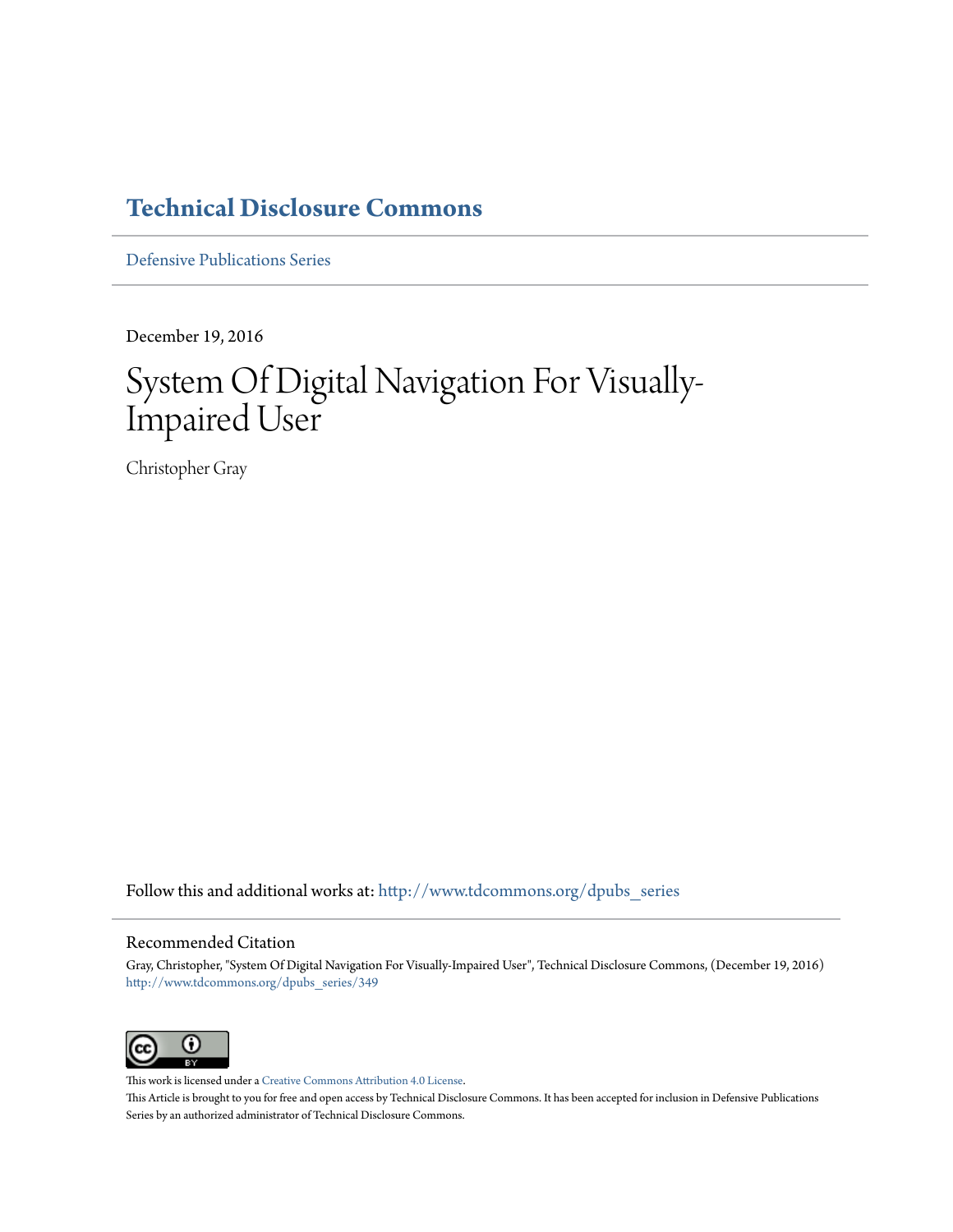## **SYSTEM OF DIGITAL NAVIGATION FOR VISUALLY-IMPAIRED USER** ABSTRACT

A system is disclosed for navigating a digital space (such as a virtual view of a street) by a visually-impaired user. The visually impaired user may access the system using a stereophonic audio system. The system is configured to generate an audible ping from the user's location in a panoramic image that is configured to reach the user's ears based on the geometry of the image defined in a depth map. The system provides visualization on preview of the location for a visually-impaired user who practices echolocation, in a similar way as offered to sighted users. The method for digital navigation for visually-impaired users can be implemented in existing mapping software in a computing device.

### BACKGROUND

Currently, there are software applications configured to provide panoramic views of streets and other geographical images of location to help guide a user. The current system is configured to extract text about the images and alternate text may be added for the images. However, this system could not be conveniently used by a visually-impaired user. Thus, there is a need for a system of digital navigation for the visually-impaired user. The system tends to provide visualization on preview of the location for the visually-impaired user who practices using echolocation, in a similar way as offered to sighted users.

#### DESCRIPTION

Disclosed herein is a system for navigating a digital space (such as a virtual view of a street) by a visually-impaired user using an application. The visually impaired user may access the system using a stereophonic audio system such as a pair of headphones. The system is configured to generate an audible ping from the user's location in a panoramic image that is configured to reach the user's ears based on the geometry of the image defined in a depth map.